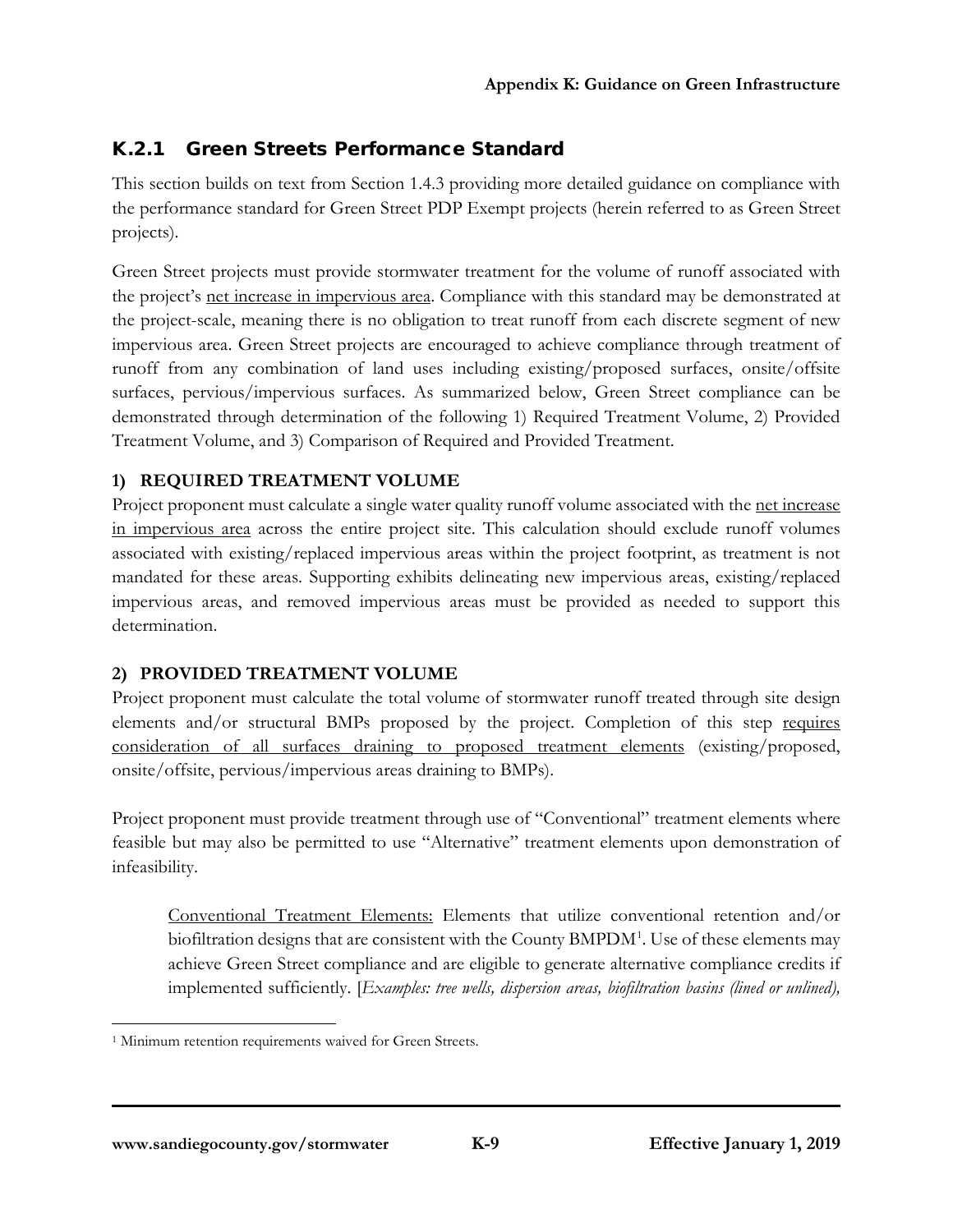*bioretention basins, infiltration basins (vegetated or non-vegetated), pervious pavements without impermeable liners.]*

Alternative Treatment Elements: Elements that provide filtration for anticipated pollutants at medium to high efficacy and provide significant pore storage capacity. Use of these elements may achieve Green Street compliance but are typically not eligible<sup>[2](#page-1-0)</sup> to generate alternative compliance credits. [*Examples: vegetated swales, non-vegetated filtration BMPs (sand filters, biofiltration soil media, pervious pavements with impermeable liners and underdrains), detention basins, wet ponds, proprietary filtration devices with significant pore storage capacity.]*

Treatment Elements lacking significant pore storage such as filter fabrics, debris racks, filter baskets, CDS units, hydrodynamic separators or similar devices may not be classified as either of the two categories above.

## **3) COMPARISON OF REQUIRED AND PROVIDED TREATMENT**

Project proponent must demonstrate that the provided treatment volume is greater than or equal to the required treatment volume. This may be demonstrated at the project-scale, meaning there is no obligation to demonstrate treatment for each discrete segment of new impervious area. The pages that follow present a standard calculation template for demonstrating Green Street compliance as well as several calculation examples.

<span id="page-1-0"></span> <sup>2</sup> If project proponent desires to bank credits through use of Alternative Treatment Elements, more detailed guidance outlined in the Regional Water Quality Equivalency must be referenced.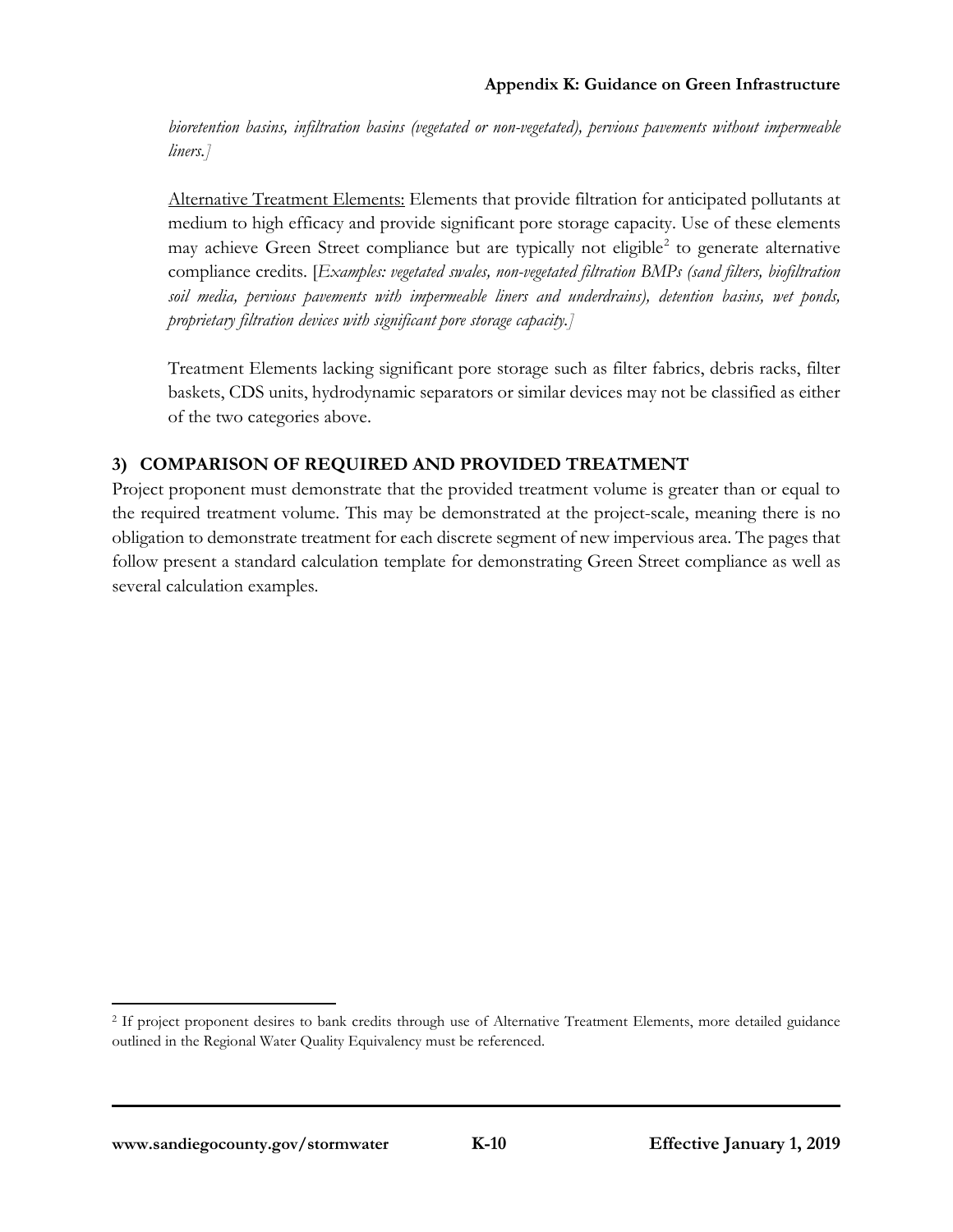| Item                            |                |                                                 | Value           | <b>Description</b>                                               |
|---------------------------------|----------------|-------------------------------------------------|-----------------|------------------------------------------------------------------|
|                                 | 1              | Land Use of New<br>Impervious Area              | Transportation  | Per project drawings.                                            |
|                                 | $\overline{2}$ | Net Increase in<br>Impervious Area <sup>3</sup> | ft <sup>2</sup> | Per project drawings.                                            |
| Required<br>Treatment<br>Volume | $\overline{3}$ | 85 <sup>th</sup> Percentile Rainfall<br>Depth   | in.             | Determine per BMPDM Appendix B.1.                                |
|                                 | $\overline{4}$ | <b>Runoff Coefficient</b>                       | 0.90            | Value of 0.90 applies to new impervious<br>areas.                |
|                                 | 5              | <b>Required Treatment</b><br>Volume             | $ft^3$          | (Line 2 x Line 3 x Line 4) / 12                                  |
|                                 | 6              | Land Use of<br>Treated Area <sup>4</sup>        |                 | Per project drawings.                                            |
|                                 | 7              | Land Use Factor <sup>5</sup>                    |                 | Determine per Note 5 below.                                      |
| Provided<br>Treatment<br>Volume | 8              | Conventional<br>Treatment Volume <sup>6</sup>   | $ft^3$          | Determine per Note 6 below.                                      |
|                                 | $\overline{Q}$ | Alternative Treatment<br>Volume                 |                 | Determine per supplemental applicant<br>calculations.            |
|                                 | 10             | Final Treatment<br>Volume                       | $ft^3$          | <i>Line</i> $7 \times$ <i>(Line</i> $8 +$ <i>Line</i> 9)         |
| <b>Result</b>                   | 11             | Is Project Green Street<br>Compliant?           |                 | Compliant if Line $10 \geq$ Line 5.<br>Otherwise, non-compliant. |
|                                 | 12             | Optional Credit                                 |                 | (Line $7 \times Line 8$ ) – Line 5                               |

**Table K.2-1 : Green Street Performance Standard Calculations**

<span id="page-2-0"></span> <sup>3</sup> The Net Increase in Impervious Area should **not** reflect any work occurring within existing impervious areas.

<span id="page-2-1"></span><sup>4</sup> Classify drainage area into following land use types (may use more than one) agriculture, commercial, education, industrial, multi-family residential, orchard, rural residential, single family residential, transportation, open space.

<span id="page-2-2"></span><sup>5</sup> If Land Uses from Lines 1 and 6 match, use a value of 1.0. Otherwise, refer to Regional Water Quality Equivalency Guidance for determination of appropriate Land Use Factor.

<span id="page-2-3"></span><sup>6</sup> Conventional Treatment Volume may be determined by subtracting the project's total "Deficit of Effectively Treated Stormwater" from the project's total Design Capture Volume. These values can be found in Version 2.0 of the County of San Diego Automated Control Worksheet on Line 48 of the BMP Performance Tab and Line 26 of the DCV Tab respectively.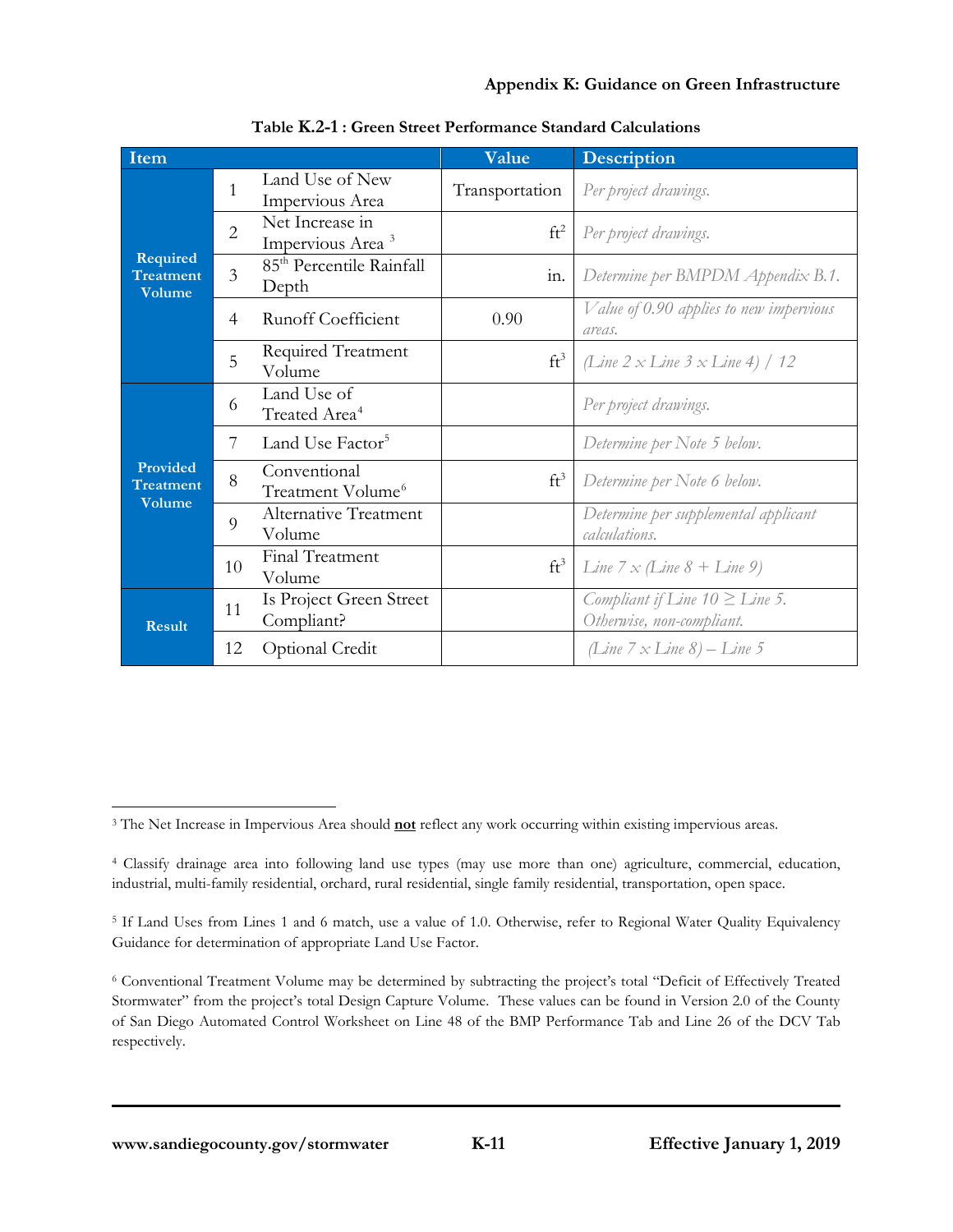#### Example 1: Green Street Compliance using **Conventional Treatment Elements**

A green street project will create 20,000 SF of new impervious surface through the addition of a center turn lane on an existing road that currently has a vegetated center divide. The project is divided into

two Drainage Management Areas (DMAs) as shown below. DMA 1 consists of impervious roadway surfaces that drain westerly to a proposed biofiltration basin. DMA 2 consists of impervious roadway surfaces that sheet flow in an easterly direction and leave the site without treatment. The project applicant demonstrates compliance with the Green Street Performance Standard as presented below.



| Item                         |              |                                                                       | Value                    |  |
|------------------------------|--------------|-----------------------------------------------------------------------|--------------------------|--|
| Required<br><b>Treatment</b> | $\mathbf{1}$ | Land Use of New Impervious Area                                       | Transportation           |  |
|                              | 2            | Net Increase in Impervious Area                                       | $20,000$ ft <sup>2</sup> |  |
|                              | 3            | 85 <sup>th</sup> Percentile Rainfall Depth                            | $0.70$ in.               |  |
| Volume                       | 4            | <b>Runoff Coefficient</b>                                             | 0.90                     |  |
|                              | 5            | <b>Required Treatment Volume</b> (See Excerpt 1 for calculations)     | $1,050 \text{ ft}^3$     |  |
|                              | 6            | Land Use of Treated Area                                              | Transportation           |  |
| Provided                     | 7            | Land Use Factor                                                       | 1.00                     |  |
| <b>Treatment</b><br>Volume   | 8            | <b>Conventional Treatment Volume</b> (See Excerpt 2 for calculations) | 3,150 $ft^3$             |  |
|                              | 9            | <b>Alternative Treatment Volume</b>                                   | $0 \text{ ft}^3$         |  |
|                              | 10           | <b>Final Treatment Volume</b>                                         | 3,150 $ft^3$             |  |
| <b>Result</b>                | 11           | Is Project Green Street Compliant?                                    | Compliant                |  |
|                              | 12           | Optional Credit                                                       | $2,100 \text{ ft}^3$     |  |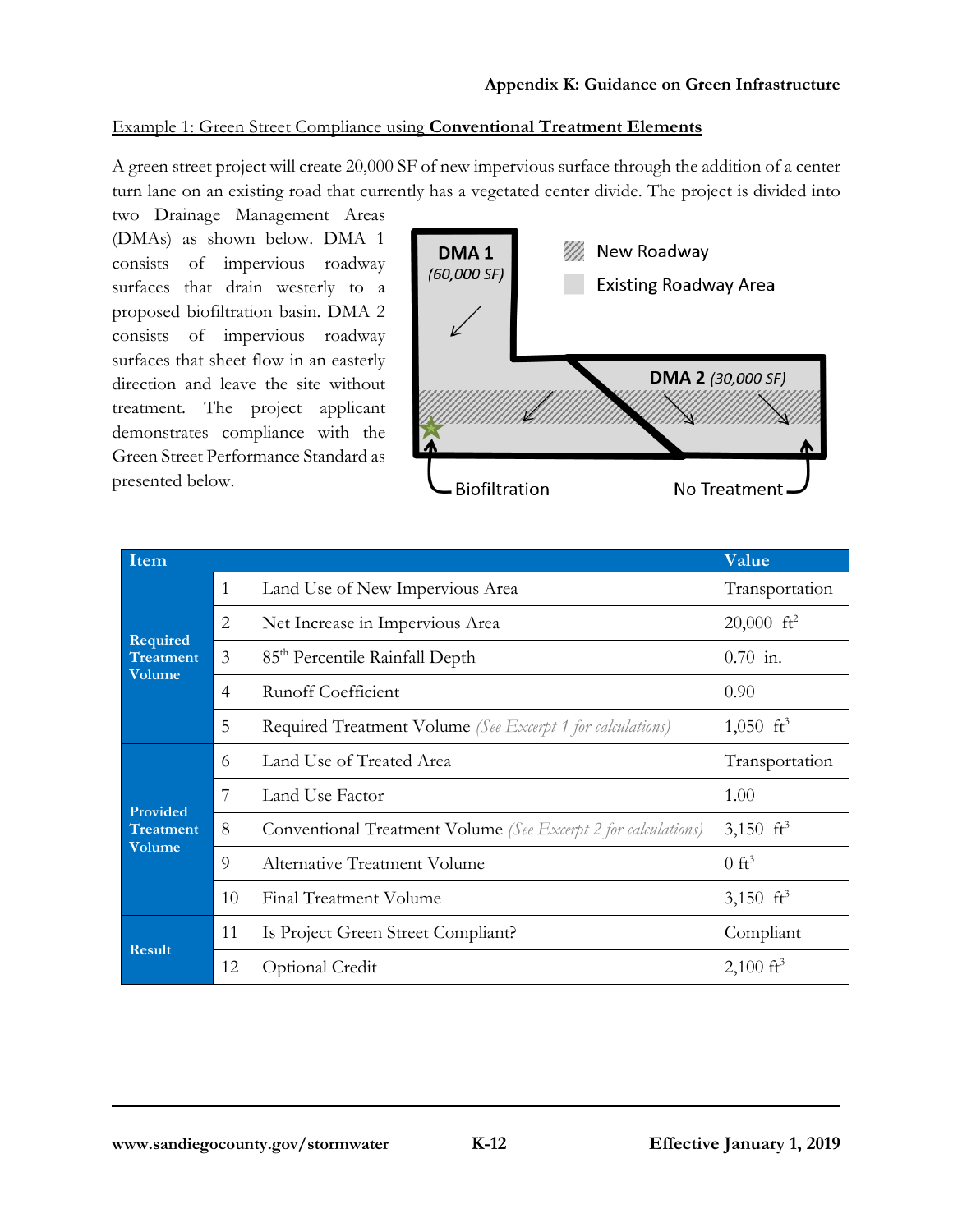## Example 2: Green Street Compliance using **Alternative Treatment Elements**

If the project described in the previous Example 1 implemented a sand filter instead of biofiltration, the project would demonstrate compliance with the Green Street Performance Standard as presented below.



| <b>Item</b>                |                |                                                             | Value                    |
|----------------------------|----------------|-------------------------------------------------------------|--------------------------|
| Required<br>Treatment      | $\mathbf{1}$   | Land Use of New Impervious Area                             | Transportation           |
|                            | 2              | Net Increase in Impervious Area                             | $20,000$ ft <sup>2</sup> |
|                            | 3              | 85 <sup>th</sup> Percentile Rainfall Depth                  | $0.70$ in.               |
| Volume                     | $\overline{4}$ | <b>Runoff Coefficient</b>                                   | 0.90                     |
|                            | 5              | Required Treatment Volume (See Excerpt 1 for calculations)  | 1,050 $ft^3$             |
|                            | 6              | Land Use of Treated Area                                    | Transportation           |
| Provided                   | 7              | Land Use Factor                                             | 1.00                     |
| <b>Treatment</b><br>Volume | 8              | Conventional Treatment Volume                               | $0 \text{ ft}^3$         |
|                            | 9              | Alternative Treatment Volume (Applicant Calculations)       | 3,150 $ft^3$             |
|                            | 10             | <b>Final Treatment Volume</b>                               | 3,150 $\mathrm{ft}^3$    |
| <b>Result</b>              | 11             | Is Project Green Street Compliant?                          | Compliant                |
|                            | 12             | <b>Optional Credit</b> (Alternative treatment not eligible) | $0 \text{ ft}^3$         |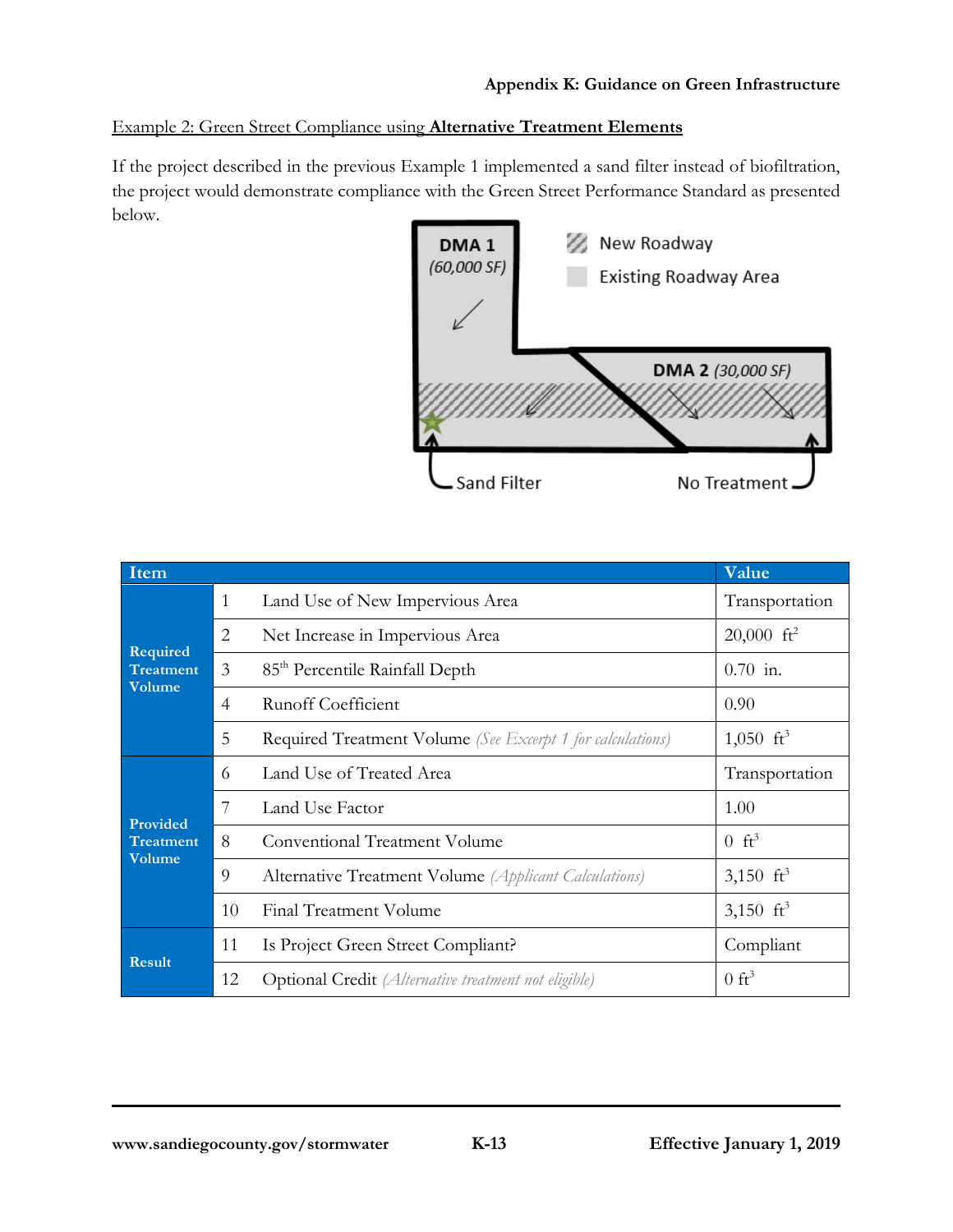#### Example 3: Green Street Compliance using Conventional Treatment Elements for **Offsite Run-on**

If the project described in Example 1 provided stormwater treatment for offsite run-on from an adjacent commercial area, the project would demonstrate compliance with the Green Street Performance Standard as presented



| Item                              |                |                                                                   | Value                          |  |
|-----------------------------------|----------------|-------------------------------------------------------------------|--------------------------------|--|
| Required<br><b>Treatment</b>      | $\mathbf{1}$   | Land Use of New Impervious Area                                   | Transportation                 |  |
|                                   | 2              | Net Increase in Impervious Area                                   | $20,000$ ft <sup>2</sup>       |  |
|                                   | 3              | 85 <sup>th</sup> Percentile Rainfall Depth                        | $0.70$ in.                     |  |
| <b>Volume</b>                     | $\overline{4}$ | <b>Runoff Coefficient</b>                                         | 0.90                           |  |
|                                   | 5              | <b>Required Treatment Volume</b> (See Excerpt 1 for calculations) | $1,050 \text{ ft}^3$           |  |
|                                   | 6              | Land Use of Treated Area                                          | Transportation<br>& Commercial |  |
| Provided                          | 7              | <b>Land Use Factor</b> (See Excerpt 3 for calculations)           | 0.82                           |  |
| <b>Treatment</b><br><b>Volume</b> | 8              | Conventional Treatment Volume (See Excerpt 2 for calculations)    | 3,150 $ft^3$                   |  |
|                                   | 9              | Alternative Treatment Volume                                      | $0 \text{ ft}^3$               |  |
|                                   | 10             | Final Treatment Volume                                            | 2,583 $ft^3$                   |  |
| Result                            | 11             | Is Project Green Street Compliant?                                | Compliant                      |  |
|                                   | 12             | Optional Credit                                                   | 1,533 $\mathrm{ft}^3$          |  |

below.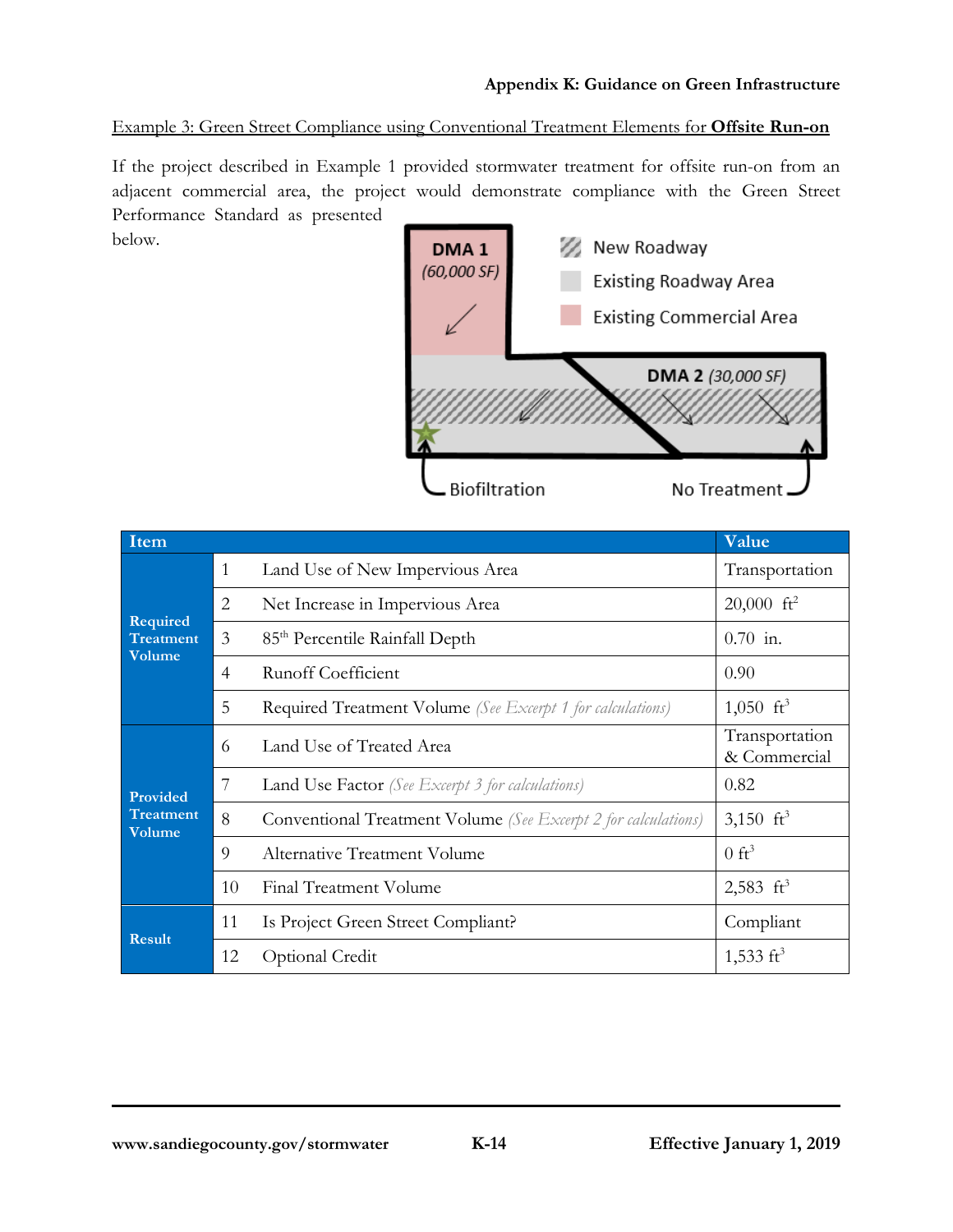#### **Appendix K: Guidance on Green Infrastructure**

| Category              | #               | -0<br>Description                                                          | $\hat{i}$        | <b>Units</b> |
|-----------------------|-----------------|----------------------------------------------------------------------------|------------------|--------------|
|                       | 1               | Drainage Basin ID or Name                                                  | Perf Std         | unitless     |
|                       | $\sqrt{2}$      | 85th Percentile 24-hr Storm Depth                                          | 0.70             | inches       |
|                       | 3               | Impervious Surfaces Not Directed to Dispersion Area (C=0.90)               | 20,000           | sq-ft        |
| Standard              | $\overline{4}$  | Semi-Pervious Surfaces Not Serving as Dispersion Area (C=0.30)             |                  | sq-ft        |
| <b>Drainage</b>       | 5               | Engineered Pervious Surfaces Not Serving as Dispersion Area (C=0.10)       |                  | sq-ft        |
| <b>Basin Inputs</b>   | 6               | Natural Type A Soil Not Serving as Dispersion Area (C=0.10)                |                  | sq-ft        |
|                       | $\overline{7}$  | Natural Type B Soil Not Serving as Dispersion Area (C=0.14)                |                  | sq-ft        |
|                       | 8               | Natural Type C Soil Not Serving as Dispersion Area (C=0.23)                |                  | sq-ft        |
|                       | 9               | Natural Type D Soil Not Serving as Dispersion Area (C=0.30)                |                  | sq-ft        |
|                       | 10              | Does Tributary Incorporate Dispersion, Tree Wells, and/or Rain Barrels?    | No               | yes/no       |
|                       | 11              | Impervious Surfaces Directed to Dispersion Area per SD-B (Ci=0.90)         |                  | sq-ft        |
|                       | 12              | Semi-Pervious Surfaces Serving as Dispersion Area per SD-B (Ci=0.30)       |                  | sq-ft        |
| <b>Dispersion</b>     | 13              | Engineered Pervious Surfaces Serving as Dispersion Area per SD-B (Ci=0.10) |                  | sq-ft        |
| Area, Tree            | 14              | Natural Type A Soil Serving as Dispersion Area per SD-B (Ci=0.10)          |                  | sq-ft        |
| Well & Rain           | 15              | Natural Type B Soil Serving as Dispersion Area per SD-B (Ci=0.14)          |                  | sq-ft        |
| <b>Barrel Inputs</b>  | 16              | Natural Type C Soil Serving as Dispersion Area per SD-B (Ci=0.23)          |                  | sq-ft        |
| (Optional)            | 17              | Natural Type D Soil Serving as Dispersion Area per SD-B (Ci=0.30)          |                  | $sq$ -ft     |
|                       | 18              | Number of Tree Wells Proposed per SD-A                                     |                  | $\#$         |
|                       | 19              | Average Mature Tree Canopy Diameter                                        |                  | $_{\rm ft}$  |
|                       | 20              | Number of Rain Barrels Proposed per SD-E                                   |                  | $\#$         |
|                       | 21              | Average Rain Barrel Size<br>Total Tributary Area                           |                  | gal          |
|                       | 22              | 20,000                                                                     | sq-ft            |              |
| <b>Initial Runoff</b> | 23              | Initial Runoff Factor for Standard Drainage Areas                          | 0.90             | unitless     |
| Factor                | 24              | Initial Runoff Factor for Dispersed & Dispersion Areas                     | 0.00             | unitless     |
| Calculation           | 25              | Initial Weighted Runoff Factor                                             | 0.90             | unitless     |
|                       | 26              | Initial Design Capture Volume                                              | 1,050            | cubic-feet   |
|                       | $\overline{27}$ | Total Impervious Area Dispersed to Pervious Surface                        | $\overline{0}$   | sq-ft        |
| <b>Dispersion</b>     | 28              | Total Pervious Dispersion Area                                             | $\theta$         | sq-ft        |
| Area                  | 29              | Ratio of Dispersed Impervious Area to Pervious Dispersion Area             | n/a              | ratio        |
| <b>Adjustments</b>    | 30              | Adjustment Factor for Dispersed & Dispersion Areas                         | 1.00             | ratio        |
|                       | 31              | Runoff Factor After Dispersion Techniques                                  | 0.90             | unitless     |
|                       | 32              | Design Capture Volume After Dispersion Techniques                          | 1,050            | cubic-feet   |
| Tree & Barrel         | 33              | Total Tree Well Volume Reduction                                           | $\boldsymbol{0}$ | cubic-feet   |
| <b>Adjustments</b>    | 34              | Total Rain Barrel Volume Reduction                                         | $\theta$         | cubic-feet   |
|                       | 35              | Final Adjusted Runoff Factor                                               | 0.90             | unitless     |
| <b>Results</b>        | 36              | Final Effective Tributary Area                                             | 18,000           | sq-ft        |
|                       | 37<br>38        | Initial Design Capture Volume Retained by Site Design Elements             | $\boldsymbol{0}$ | cubic-feet   |
|                       |                 | Final Design Capture Volume Tributary to BMP                               | 1,050            | cubic-feet   |

# **Excerpt 1 - Required Treatment Volume for New Impervious Surface of 20,000 SF**

County of San Diego Automated Stormwater Pollutant Control Worksheet B.1 (Version 2.0)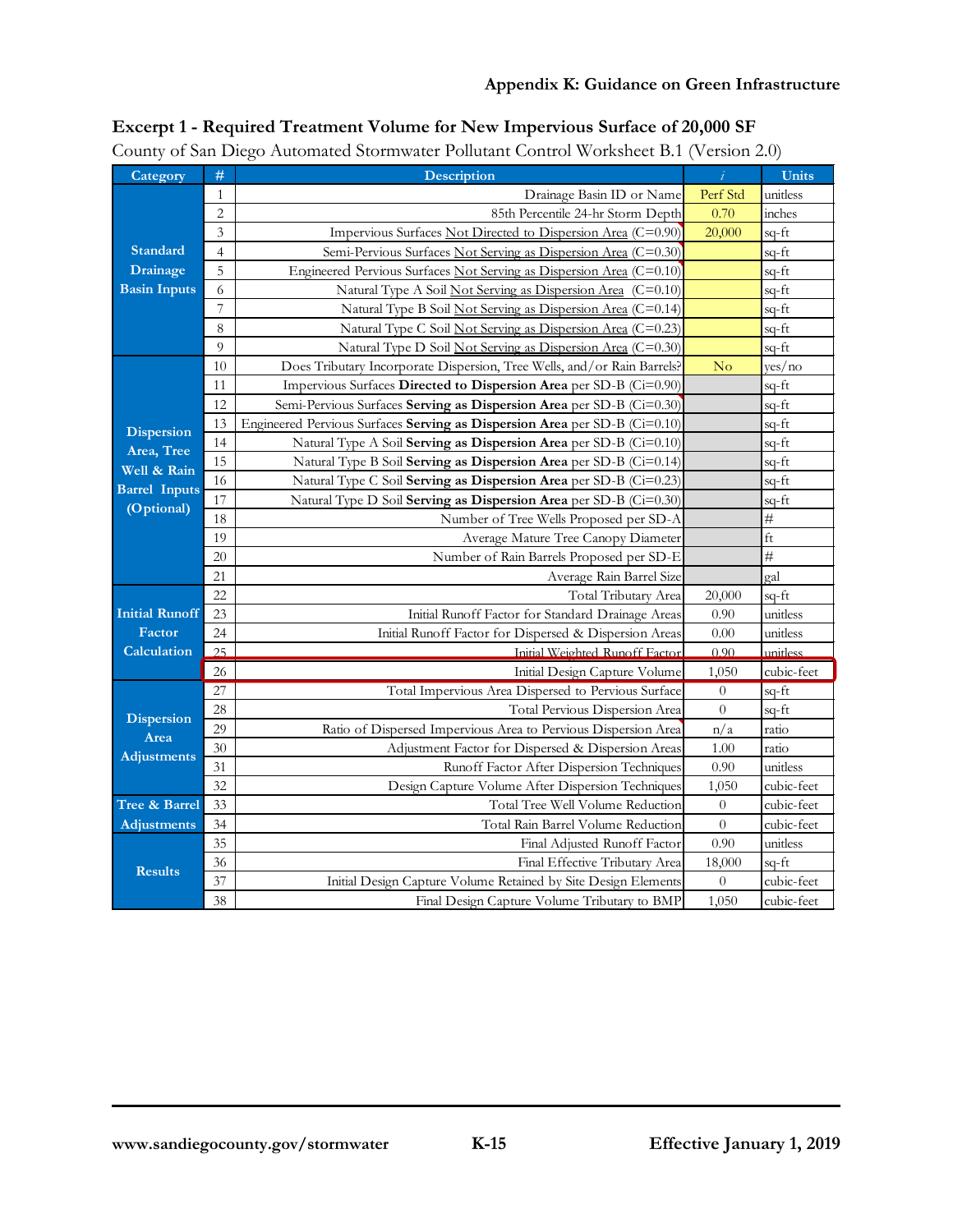# **Excerpt 2- Summary of Stormwater Pollutant Control Calculations (Part 1 of 2)**

County of San Diego Automated Stormwater Pollutant Control Worksheet B.1 (Version 2.0)

| Category              | #               | <b>Description</b>                                                         | $\ddot{\mathcal{U}}$ | <b>Units</b> |
|-----------------------|-----------------|----------------------------------------------------------------------------|----------------------|--------------|
|                       | $\mathbf{1}$    | Drainage Basin ID or Name                                                  | DMA <sub>1</sub>     | unitless     |
|                       | $\overline{2}$  | 85th Percentile 24-hr Storm Depth                                          | 0.70                 | inches       |
|                       | 3               | Impervious Surfaces Not Directed to Dispersion Area (C=0.90)               | 60,000               | sq-ft        |
| <b>Standard</b>       | $\overline{4}$  | Semi-Pervious Surfaces Not Serving as Dispersion Area (C=0.30)             |                      | sq-ft        |
| <b>Drainage</b>       | 5               | Engineered Pervious Surfaces Not Serving as Dispersion Area (C=0.10)       |                      | sq-ft        |
| <b>Basin Inputs</b>   | 6               | Natural Type A Soil Not Serving as Dispersion Area (C=0.10)                |                      | sq-ft        |
|                       | 7               | Natural Type B Soil Not Serving as Dispersion Area (C=0.14)                |                      | sq-ft        |
|                       | 8               | Natural Type C Soil Not Serving as Dispersion Area (C=0.23)                |                      | sq-ft        |
|                       | 9               | Natural Type D Soil Not Serving as Dispersion Area (C=0.30)                |                      | sq-ft        |
|                       | 10              | Does Tributary Incorporate Dispersion, Tree Wells, and/or Rain Barrels?    | No                   | yes/no       |
|                       | 11              | Impervious Surfaces Directed to Dispersion Area per SD-B (Ci=0.90)         |                      | sq-ft        |
|                       | 12              | Semi-Pervious Surfaces Serving as Dispersion Area per SD-B (Ci=0.30)       |                      | sq-ft        |
| <b>Dispersion</b>     | 13              | Engineered Pervious Surfaces Serving as Dispersion Area per SD-B (Ci=0.10) |                      | sq-ft        |
| Area, Tree            | 14              | Natural Type A Soil Serving as Dispersion Area per SD-B (Ci=0.10)          |                      | sq-ft        |
| Well & Rain           | 15              | Natural Type B Soil Serving as Dispersion Area per SD-B (Ci=0.14)          |                      | sq-ft        |
| <b>Barrel Inputs</b>  | 16              | Natural Type C Soil Serving as Dispersion Area per SD-B (Ci=0.23)          |                      | sq-ft        |
| (Optional)            | 17              | Natural Type D Soil Serving as Dispersion Area per SD-B (Ci=0.30)          |                      | $sq$ -ft     |
|                       | 18              | Number of Tree Wells Proposed per SD-A                                     |                      | #            |
|                       | 19              | Average Mature Tree Canopy Diameter                                        |                      | $_{\rm ft}$  |
|                       | 20              | Number of Rain Barrels Proposed per SD-E                                   |                      | #            |
|                       | 21              | Average Rain Barrel Size                                                   |                      | gal          |
|                       | 22              | Total Tributary Area                                                       | 60,000               | sq-ft        |
| <b>Initial Runoff</b> | 23              | Initial Runoff Factor for Standard Drainage Areas                          | 0.90                 | unitless     |
| Factor                | 24              | Initial Runoff Factor for Dispersed & Dispersion Areas                     | 0.00                 | unitless     |
| <b>Calculation</b>    | 25              | Initial Weighted Runoff Factor                                             | 0.90                 | unitless     |
|                       | 26              | Initial Design Capture Volume                                              | 3,150                | cubic-feet   |
|                       | $\overline{27}$ | Total Impervious Area Dispersed to Pervious Surface                        | $\overline{0}$       | $sq$ -ft     |
| <b>Dispersion</b>     | 28              | Total Pervious Dispersion Area                                             | $\boldsymbol{0}$     | sq-ft        |
| Area                  | 29              | Ratio of Dispersed Impervious Area to Pervious Dispersion Area             | n/a                  | ratio        |
| <b>Adjustments</b>    | 30              | Adjustment Factor for Dispersed & Dispersion Areas                         | 1.00                 | ratio        |
|                       | 31              | Runoff Factor After Dispersion Techniques                                  | 0.90                 | unitless     |
|                       | 32              | Design Capture Volume After Dispersion Techniques                          | 3,150                | cubic-feet   |
| Tree & Barrel         | 33              | Total Tree Well Volume Reduction                                           | $\theta$             | cubic-feet   |
| <b>Adjustments</b>    | 34              | Total Rain Barrel Volume Reduction                                         | $\overline{0}$       | cubic-feet   |
|                       | 35              | Final Adjusted Runoff Factor                                               | 0.90                 | unitless     |
| <b>Results</b>        | 36              | Final Effective Tributary Area                                             | 54,000               | sq-ft        |
|                       | 37              | Initial Design Capture Volume Retained by Site Design Elements             | $\theta$             | cubic-feet   |
|                       | 38              | Final Design Capture Volume Tributary to BMP                               | 3,150                | cubic-feet   |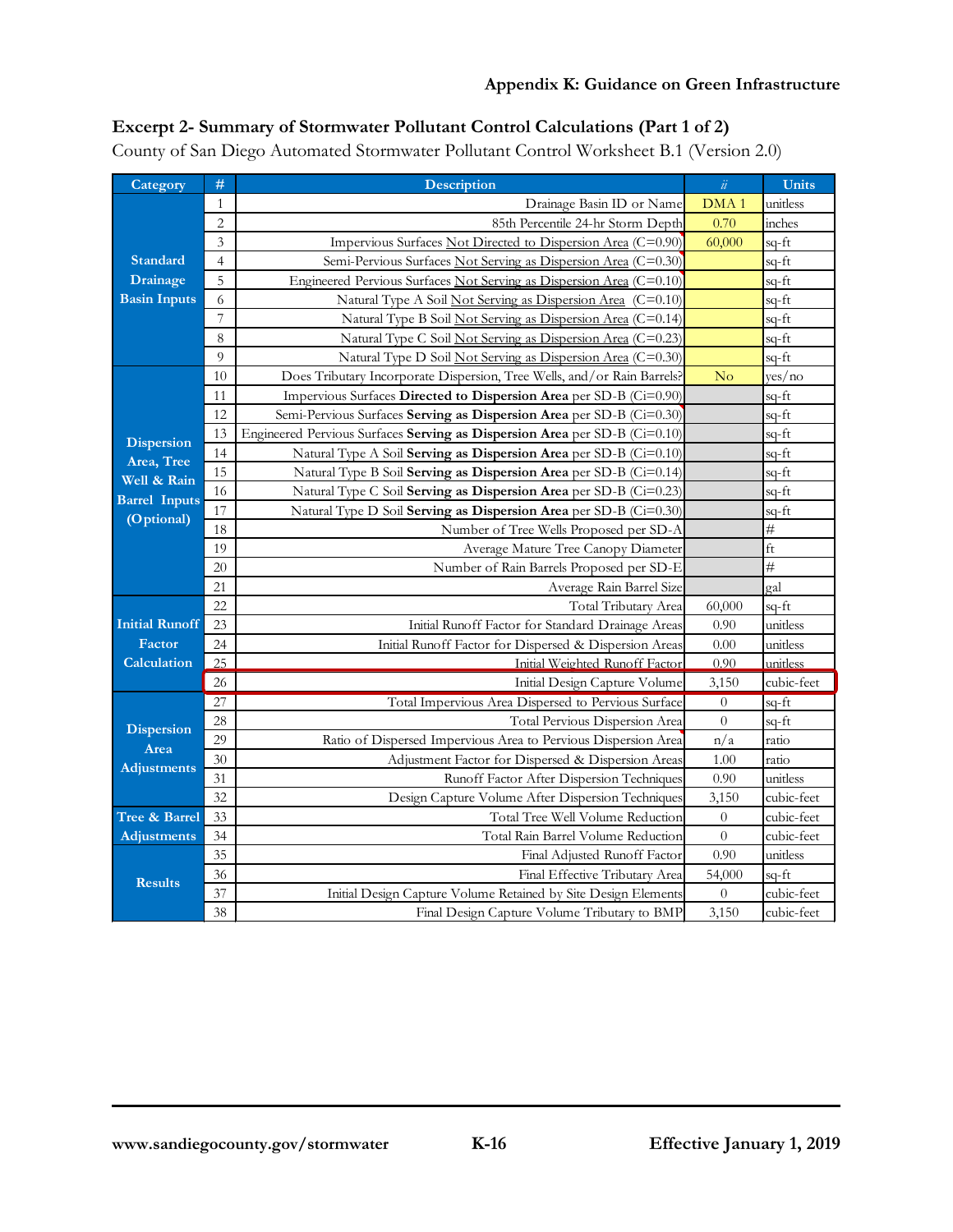# **Excerpt 2- Summary of Stormwater Pollutant Control Calculations (Part 2 of 2)**

County of San Diego Automated Stormwater Pollutant Control Worksheet B.3 (Version 2.0)

| Category             | #              | <b>Description</b>                                                      | $\ddot{\mathcal{U}}$ | <b>Units</b>                  |
|----------------------|----------------|-------------------------------------------------------------------------|----------------------|-------------------------------|
|                      | $\mathbf{1}$   | Drainage Basin ID or Name                                               | DMA <sub>1</sub>     | sq-ft                         |
|                      | $\overline{2}$ | Design Infiltration Rate Recommended                                    | 0.000                | in/hr                         |
|                      | 3              | Design Capture Volume Tributary to BMP                                  | 3,150                | cubic-feet                    |
|                      | 4              | Is BMP Vegetated or Unvegetated?                                        | Vegetated            | unitless                      |
|                      | 5              | Is BMP Impermeably Lined or Unlined?                                    | Lined                | unitless                      |
|                      | 6              | Does BMP Have an Underdrain?                                            | Underdrain           | unitless                      |
|                      | 7              | Does BMP Utilize Standard or Specialized Media?                         | Standard             | unitless                      |
|                      | 8              | Provided Surface Area                                                   | 1,620                | $sq$ -ft                      |
| <b>BMP</b> Inputs    | 9              | Provided Surface Ponding Depth                                          | $\sqrt{6}$           | inches                        |
|                      | 10             | Provided Soil Media Thickness                                           | 21                   | inches                        |
|                      | 11             | Provided Gravel Thickness (Total Thickness)                             | 14                   | inches                        |
|                      | 12             | Underdrain Offset                                                       | $\overline{3}$       | inches                        |
|                      | 13             | Diameter of Underdrain or Hydromod Orifice (Select Smallest)            | 8.00                 | inches                        |
|                      | 14             | Specialized Soil Media Filtration Rate                                  |                      | $\frac{\text{in}}{\text{hr}}$ |
|                      | 15             | Specialized Soil Media Pore Space for Retention                         |                      | unitless                      |
|                      | 16             | Specialized Soil Media Pore Space for Biofiltration                     |                      | unitless                      |
|                      | 17             | Specialized Gravel Media Pore Space                                     |                      | unitless                      |
|                      | 18             | Volume Infiltrated Over 6 Hour Storm                                    | $\theta$             | cubic-feet                    |
|                      | 19             | Ponding Pore Space Available for Retention                              | 0.00                 | unitless                      |
|                      | 20             | Soil Media Pore Space Available for Retention                           | 0.05                 | unitless                      |
|                      | 21             | Gravel Pore Space Available for Retention (Above Underdrain)            | 0.00                 | unitless                      |
| <b>Retention</b>     | 22             | Gravel Pore Space Available for Retention (Below Underdrain)            | 0.40                 | unitless                      |
| <b>Calculations</b>  | 23             | <b>Effective Retention Depth</b>                                        | 2.25                 | inches                        |
|                      | 24             | Fraction of DCV Retained (Independent of Drawdown Time)                 | 0.10                 | ratio                         |
|                      | 25             | Calculated Retention Storage Drawdown Time                              | 120                  | hours                         |
|                      | 26             | <b>Efficacy of Retention Processes</b>                                  | 0.12                 | ratio                         |
|                      | 27             | Volume Retained by BMP (Considering Drawdown Time)                      | 381                  | cubic-feet                    |
|                      | 28             | Design Capture Volume Remaining for Biofiltration                       | 2,769                | cubic-feet                    |
|                      | 29             | Max Hydromod Flow Rate through Underdrain                               | 2.8291               | cfs                           |
|                      | 30             | Max Soil Filtration Rate Allowed by Underdrain Orifice                  | 75.44                | $\frac{\text{in}}{\text{hr}}$ |
|                      | 31             | Soil Media Filtration Rate per Specifications                           | 5.00                 | $\frac{\text{in}}{\text{hr}}$ |
|                      | 32             | Soil Media Filtration Rate to be used for Sizing                        | 5.00                 | in/hr                         |
|                      | 33             | Depth Biofiltered Over 6 Hour Storm                                     | 30.00                | inches                        |
|                      | 34             | Ponding Pore Space Available for Biofiltration                          | 1.00                 | unitless                      |
|                      | 35             | Soil Media Pore Space Available for Biofiltration                       | 0.20                 | unitless                      |
| <b>Biofiltration</b> | 36             | Gravel Pore Space Available for Biofiltration (Above Underdrain)        | 0.40                 | unitless                      |
| <b>Calculations</b>  | 37             | Effective Depth of Biofiltration Storage                                | 14.60                | inches                        |
|                      | 38             | Drawdown Time for Surface Ponding                                       | 1                    | hours                         |
|                      | 39             | Drawdown Time for Effective Biofiltration Depth                         | $\overline{3}$       | hours                         |
|                      | 40             | Total Depth Biofiltered                                                 | 44.60                | inches                        |
|                      | 41             | Option 1 - Biofilter 1.50 DCV: Target Volume                            | 4,154                | cubic-feet                    |
|                      | 42             | Option 1 - Provided Biofiltration Volume                                | 4,154                | cubic-feet                    |
|                      | 43             | Option 2 - Store 0.75 DCV: Target Volume                                | 2,077                | cubic-feet                    |
|                      | 44             | Option 2 - Provided Storage Volume                                      | 1,971                | cubic-feet                    |
|                      | 45             | Portion of Biofiltration Performance Standard Satisfied                 | 1.00                 | ratio                         |
| <b>Result</b>        | 46<br>47       | Do Site Design Elements and BMPs Satisfy Annual Retention Requirements? | Yes                  | yes/ no                       |
|                      |                | Overall Portion of Performance Standard Satisfied (BMP Efficacy Factor) | 1.00                 | ratio                         |
|                      | 48             | Deficit of Effectively Treated Stormwater                               | $\bf{0}$             | cubic-feet                    |